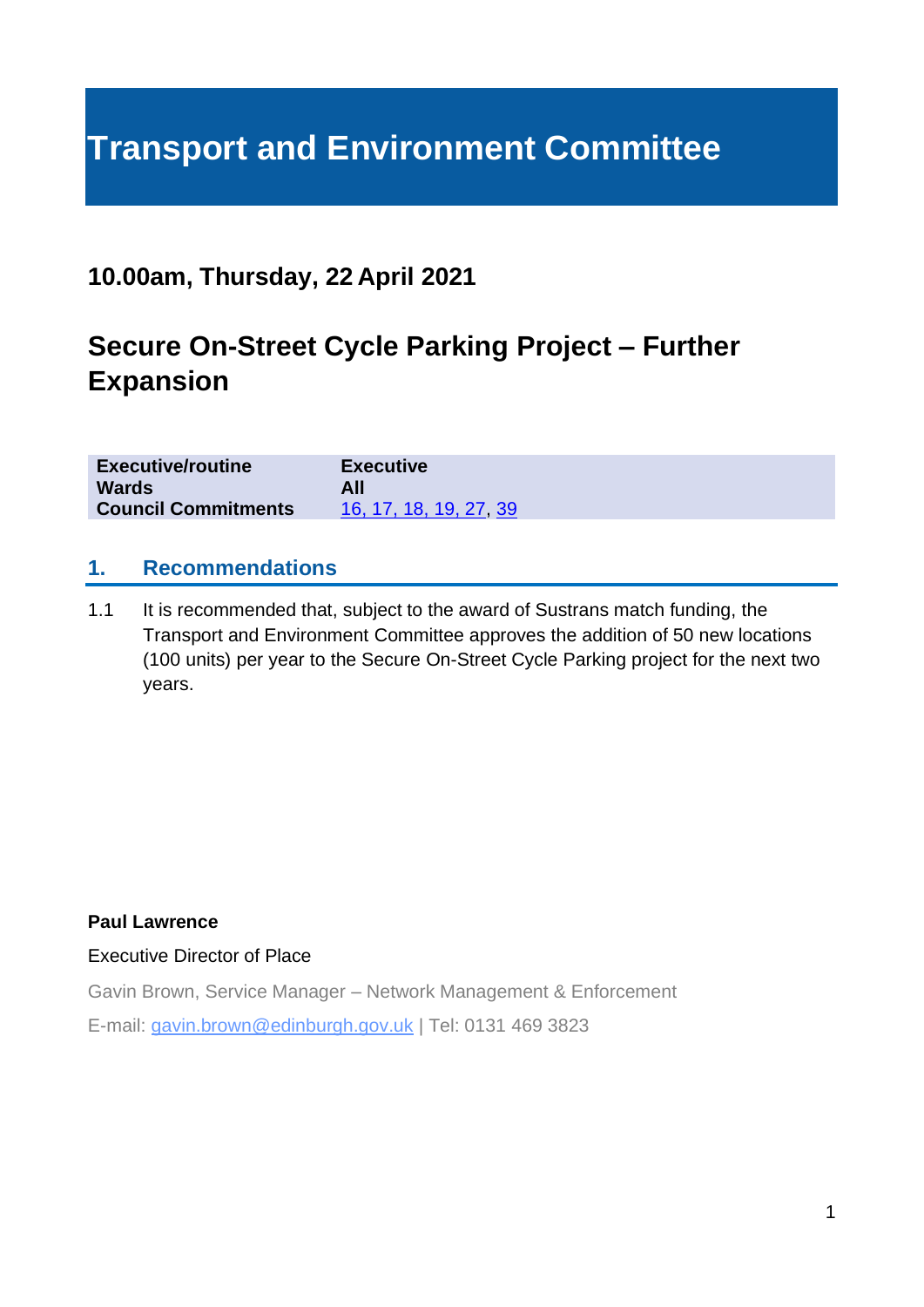**Report**

## **Secure On-Street Cycle Parking Project – Further Expansion**

#### **2. Executive Summary**

- 2.1 This report provides an update on the current roll out of secure on-street cycle parking and, recognising that there is strong evidence of demand for additional capacity, both at locations where units have been installed or are already planned and at other locations throughout the city, seeks approval for a further roll out of 50 new locations (100 units) per year, for the next two years.
- 2.2 This would be subject to the award of Sustrans match funding towards the cost of the additional units.

#### **3. Background**

- 3.1 The Secure On-Street Cycle Parking project aims to provide cyclists with a secure, ground level location for storing their cycles, which should reduce the risk of theft, mitigate issues associated with residents' cycles being stored in tenement or flat stairwells and encourage cycling for daily journeys. The project supports walking and cycling policies detailed in the Council's Active [Travel Action Plan.](https://www.edinburgh.gov.uk/downloads/download/13766/active-travel-action-plan)
- 3.2 On [21 February 2012,](https://democracy.edinburgh.gov.uk/CeListDocuments.aspx?CommitteeId=349&MeetingId=4792&DF=21%2f02%2f2012&Ver=2) Transport, Infrastructure and Environment Committee approved a pilot project to trial the installation of secure on-street cycle parking for use by residents. The pilot commenced in August 2014 on Lonsdale Terrace, Warrender Park Terrace, South Oxford Street and Douglas Crescent. The units that were installed were fully utilised and significant waiting lists formed for each site.
- 3.3 On [1 November 2016,](https://democracy.edinburgh.gov.uk/Data/Transport%20and%20Environment%20Committee/20161101/Agenda/item_78_-_secure_on-street_cycle_parking.pdf) Transport and Environment Committee considered a report on the outcomes of the trial and approved a further roll out of 10 to 15 new locations (20 to 30 units) per year, over a three year period.
- 3.4 On [4 October 2018,](https://democracy.edinburgh.gov.uk/Data/Transport%20and%20Environment%20Committee/20181004/Agenda/item_73_-_proposed_increase_in_scale_of_rollout_and_amendment_to_contract_for_on-street_secure_cycle_parking.pdf) Committee approved a doubling of the number of units to be rolled out (to 180 units in total), with delivery accelerated to take place over a two year period.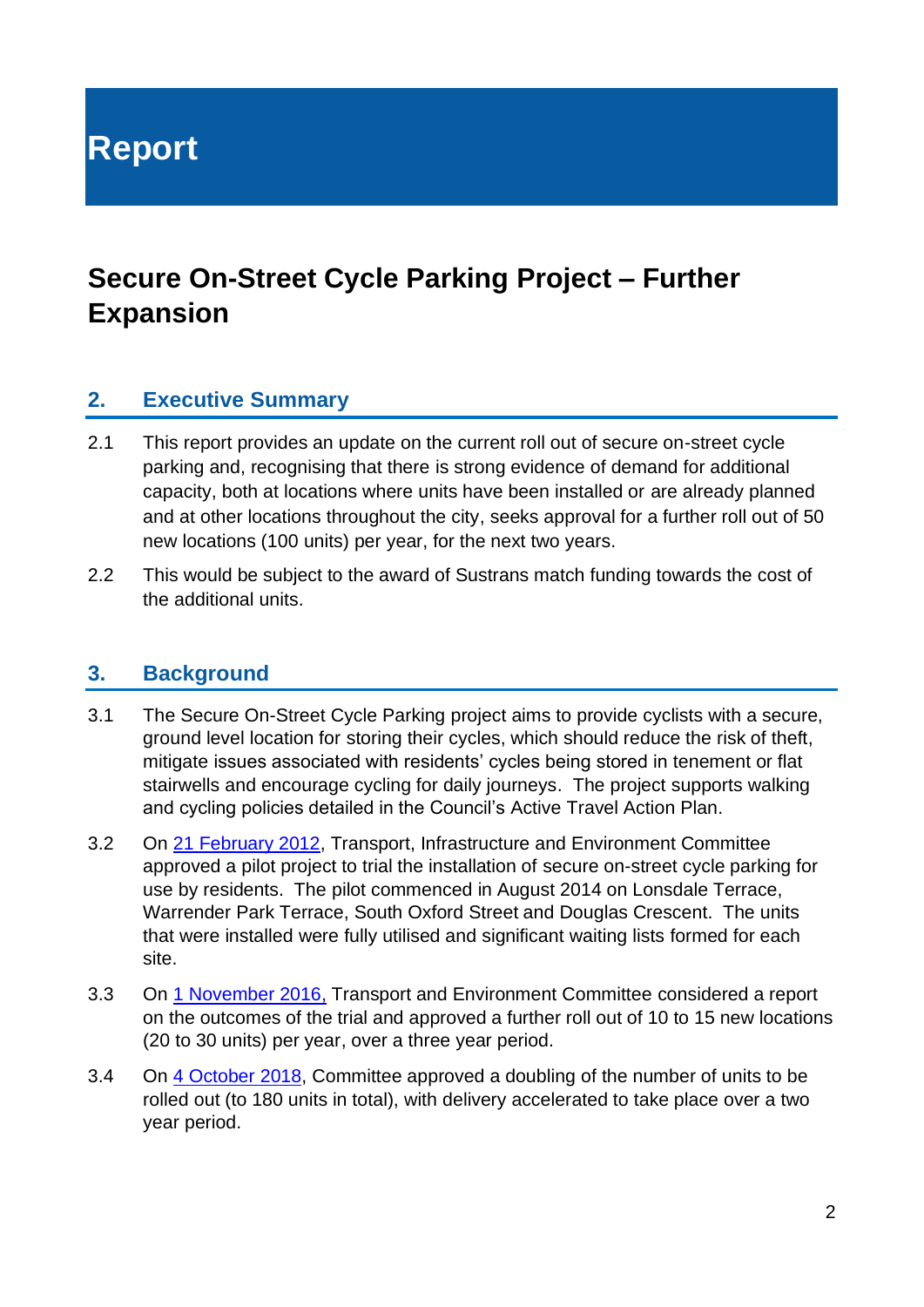- 3.5 A five year contract was subsequently awarded to Cyclehoop Ltd, commencing in January 2019, to supply, install and maintain the 180 units approved by the Committee. Each unit is capable of holding six bikes, giving the project the capacity to provide spaces for 1,080 cycles.
- 3.6 The units were to be installed within the first two years of the contract, with their management and maintenance to continue throughout the five year contract period (with an option for a further year's extension).
- 3.7 A clause in the contract allows for additional units to be purchased and installed prior to the end of the contract period in January 2024.

#### **4. Main report**

- 4.1 Installation of the first units commenced in August 2020 and 108 units have now been installed.
- 4.2 There are 72 units still to be rolled out in areas such as Leith, Gorgie/Dalry, parts of the City Centre/West End and Stockbridge. The roll out plans for these locations are being aligned to the Communal Bin and Strategic Review of Parking to minimise the impact on residents of multiple works being progressed at different times.
- 4.3 Seven months after the first installations began, the scheme now has 571 users, representing an occupancy rate of around 88% for the 108 units installed to date.
- 4.3 There are currently another 336 people on the waiting list for a space. A small number of units are, however, unpopular or unused and consideration is being given to relocating some of these to areas where demand for spaces is highest.
- 4.4 Requests have also been received for units at 206 new locations that are not included within the current roll out, with around 272 names on file for these sites. On average, ten new requests are received per week.
- 4.5 A system has been set up to log all new requests and cross reference these locations against the Scottish Index of Multiple Deprivation (SIMD). Extra attention will be paid to requests for units in areas lower down the SIMD. This will help to correct against the tendency for requests to originate from more affluent areas of the city, where residents are more engaged with Council projects and more likely to contact their elected members.
- 4.6 Given the strong evidence of demand for additional capacity, both at locations where units have been installed or are already planned and at other locations throughout the city, it is proposed to increase the scope of the roll out by utilising the option in the contract to purchase and install additional units. This will be subject to the award match funding from Sustrans towards the cost of the additional units.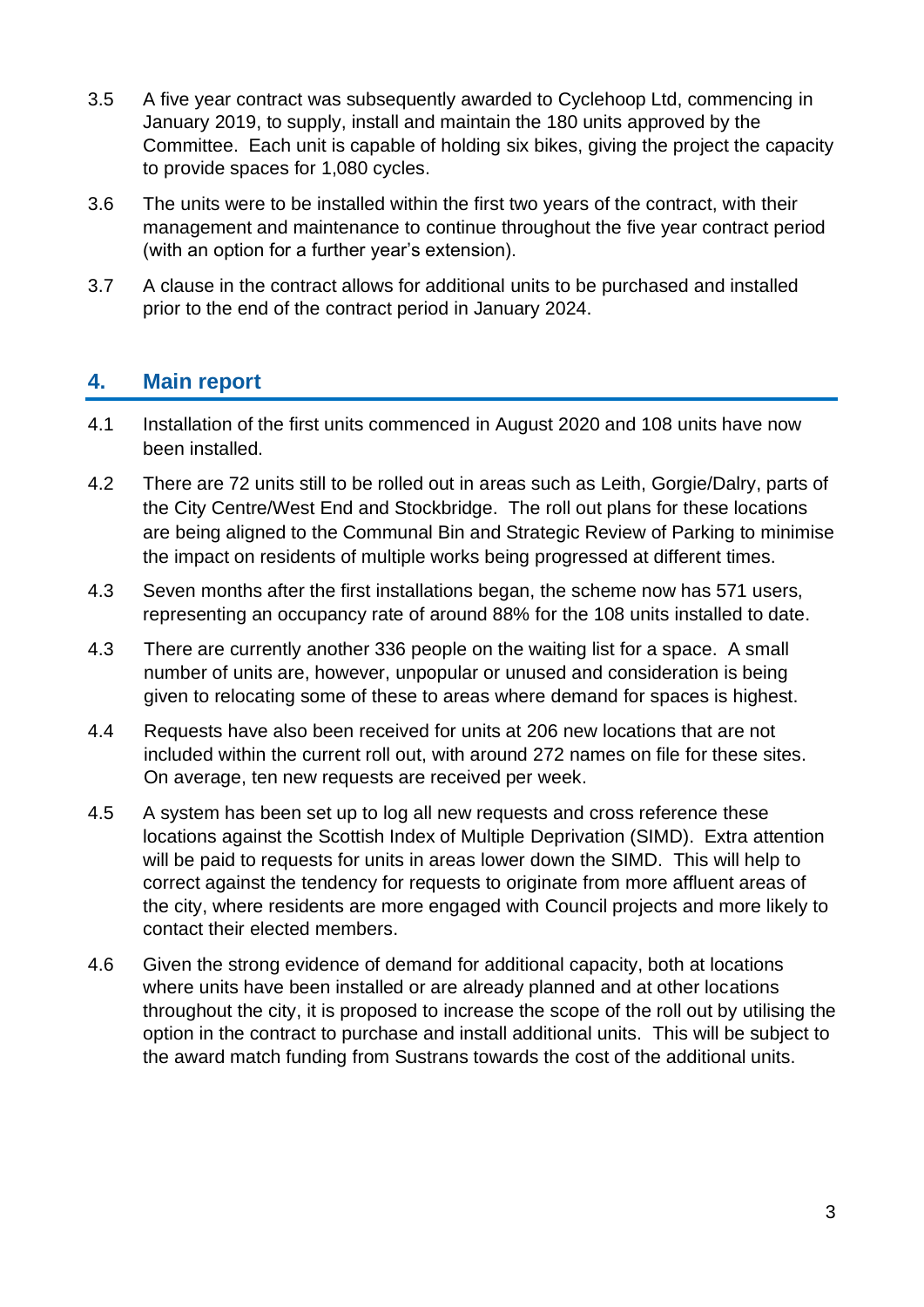4.7 Having reviewed the work involved to date in delivering the current roll out, and following an assessment of other budgetary commitments and available project management capacity, it is considered that adding an additional 50 locations (100 units) per year over the next two years to the current roll out is appropriate and achievable. This would provide an additional 1,200 spaces, more than doubling the number to be provided under the current roll out.

## **5. Next Steps**

- 5.1 If Committee approves the recommendations in this report, officers will liaise with Sustrans over an application for match funding towards the cost of the additional units. Should match funding subsequently be awarded, officers will target an additional roll out of 50 locations (100 units) per year for the next two years.
- 5.2 Users pay a monthly charge of £6 to use the service, in addition to an initial deposit. From this, the supplier sets aside £1 per month for each filled space. This income is ring-fenced to assist with the cost of any major repairs not allowed for within the contract and/or potential future expansion of the scheme. To date, only two units have been damaged.
- 5.3 A further report will be provided to the Committee once the scheme has been fully operational for 12 months on potential changes to its operation, including the potential to price the cost of the scheme to users at less than the cost of a residents parking permit.

### **6. Financial impact**

- 6.1 Cyclehoop Ltd were awarded the contract to supply, install, manage and maintain 180 units at a contract value of £576,000. The cost of providing the additional units would be £351,000 for each of the next two financial years. The current roll out is supported by Sustrans match funding and further funding support will be sought for the additional units.
- 6.2 Should this prove to be successful, at current Sustrans match funding rates of 70% for construction costs and 100% for design costs, £96,000 per year would be allocated to this from funds allocated for the delivery of Active Travel improvement within the Council's Transport Capital programme.
- 6.3 The loan charges associated with this over a 10-year period would be a principal amount of £96,000 and interest of £27,000, resulting in a total cost of £123,000 based on an assumed loans fund interest rate of 4.386%. This represents an annual cost of £12,000 to be met from the corporate loans charge budget. Borrowing will be carried out in accordance with the Council's Treasury Management Strategy.